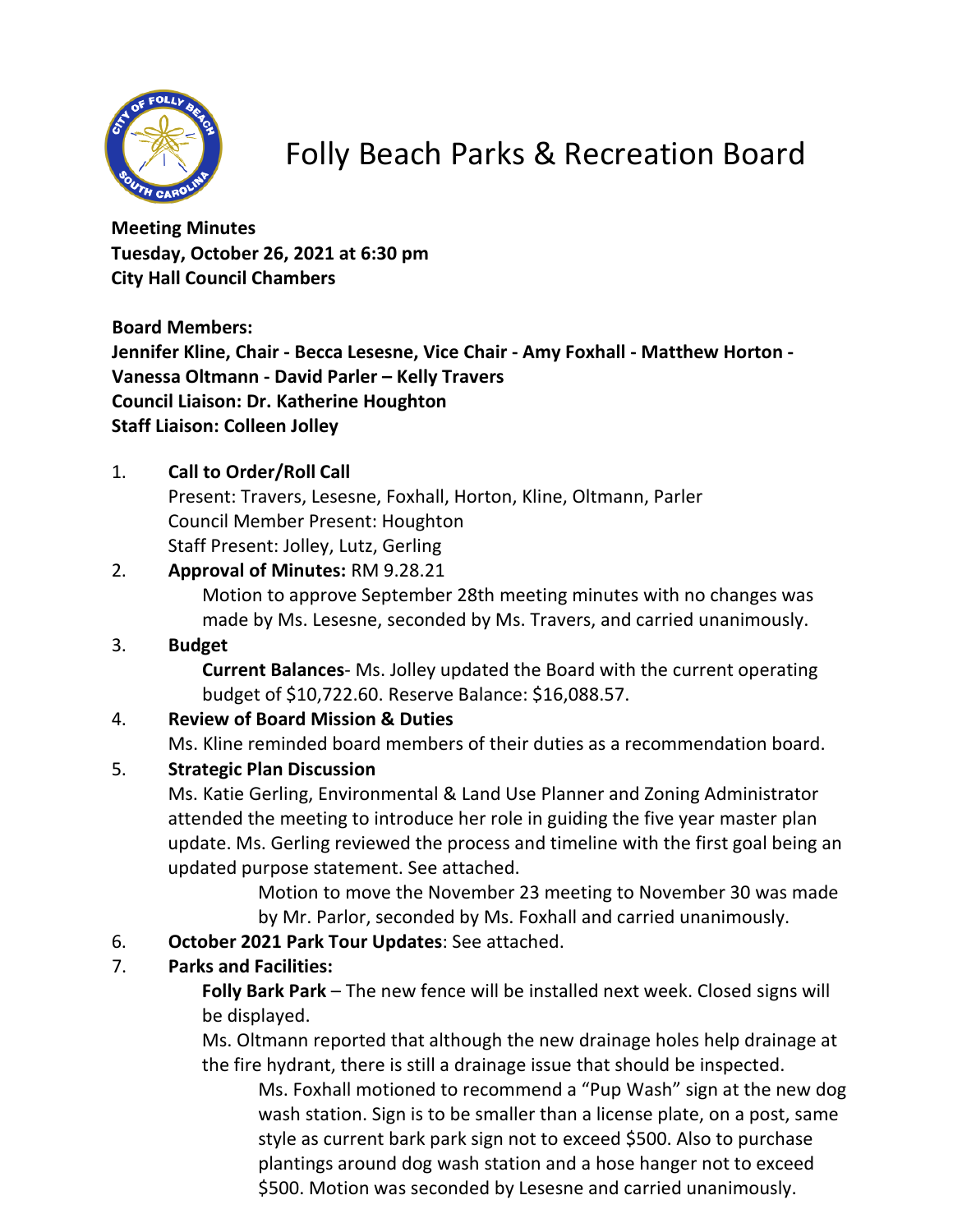**Folly Beach Community Center** –FAB voted to repurpose ATAX funds to beautification and sign upgrade projects.

**Folly River Park** – Ordinance will be updated with new rules – no tents or alcohol as advised by the Mayor's Advisory Committee.

**Pirates Cove Playground** – Discussed the request to purchase a screen for the fence between the tennis/basketball court and seating and shade options.

Ms. Foxhall motioned to recommend installing a fence screen that matches the existing screen between the tennis & basketball courts (price comparable to existing). The motion was seconded by Travers and carried unanimously.

Ms. Foxhall motioned to recommend two mobile, durable, lightweight, court color friendly benches for the courts with the cost not to exceed \$3K. The motion was seconded by Ms. Travers and carried unanimously.

Ms. Foxhall motioned to recommend two sunscreens (similar to a sailcloth) on the sunny areas of the tennis court. Screen should match colors with durable hardware and cost not to exceed \$2K. Motion was seconded by Travers and carried unanimously.

**Shadow Race Park** – Katie is working on a short-term landscape plan based on current plantings. When the parcel next to the park is officially donated, a long term plan for the entire area will be incorporated.

**Shorebird Park** – No report.

**Wave Watch Park** – Working on teeter totter replacement. Families are still picking up prepped surf boards for design.

- 8. **Recreation 2021**-Ms. Jolley reported Soccer Shots will move from FRP to the Community Center beginning Nov 20 due to holiday lighting display. Preparing for Recreation 2022, should have a report in December. Jolly Folly Pickleball coordinator, Patti Holsclaw, stepped down. The group is currently looking for someone else to fill the role.
- 9. **Board Comments**
- 10. **Liaison/Staff Comments** Dr. Houghton reminded the Board they are also citizens and to continuously think about renewal and replacement.
- 11. **Adjournment**: 8:10 pm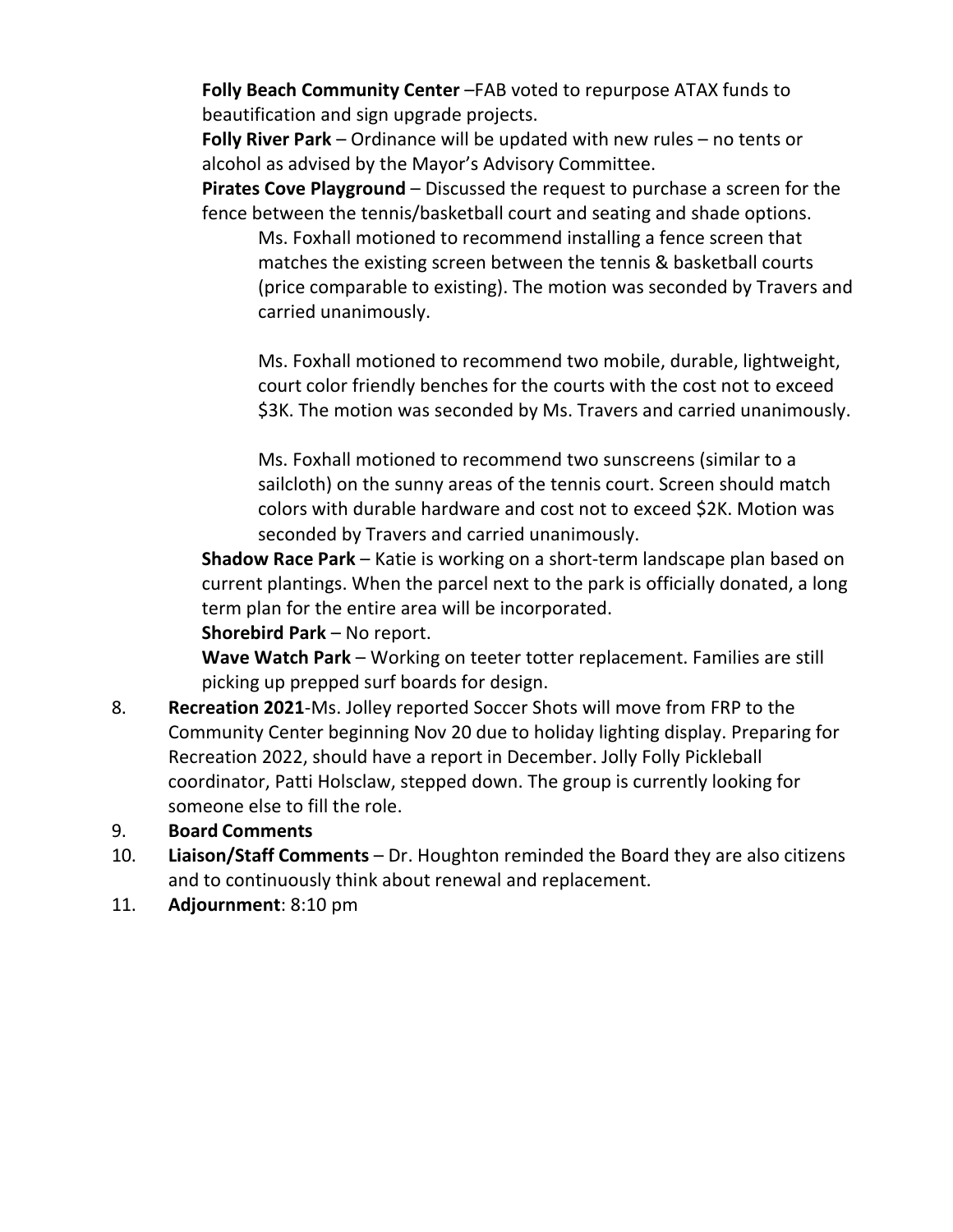# **PARKS AND REC MASTER PLAN UPDATE**

October 2021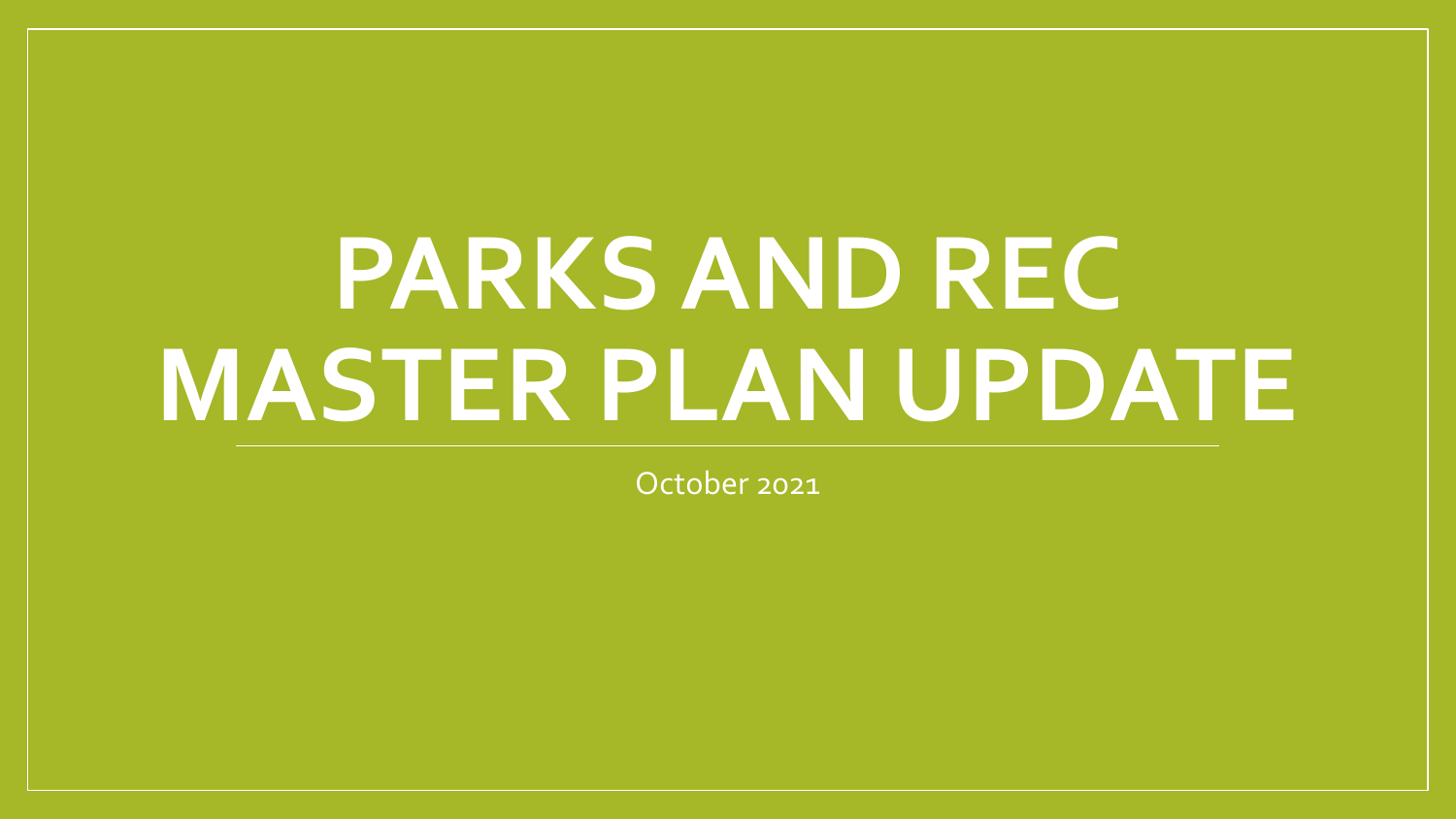### **Overview**

### • What is the Master Plan?

- Currently it is a Five Year Plan done in 2014.
- Outlines the purpose and powers and duties of Parks and Rec Board, as well as the current Park Facilities (County and City owned).
- Lists parks and rec classification standards for facilities
- Outlines the goals of the plan and broad recommendations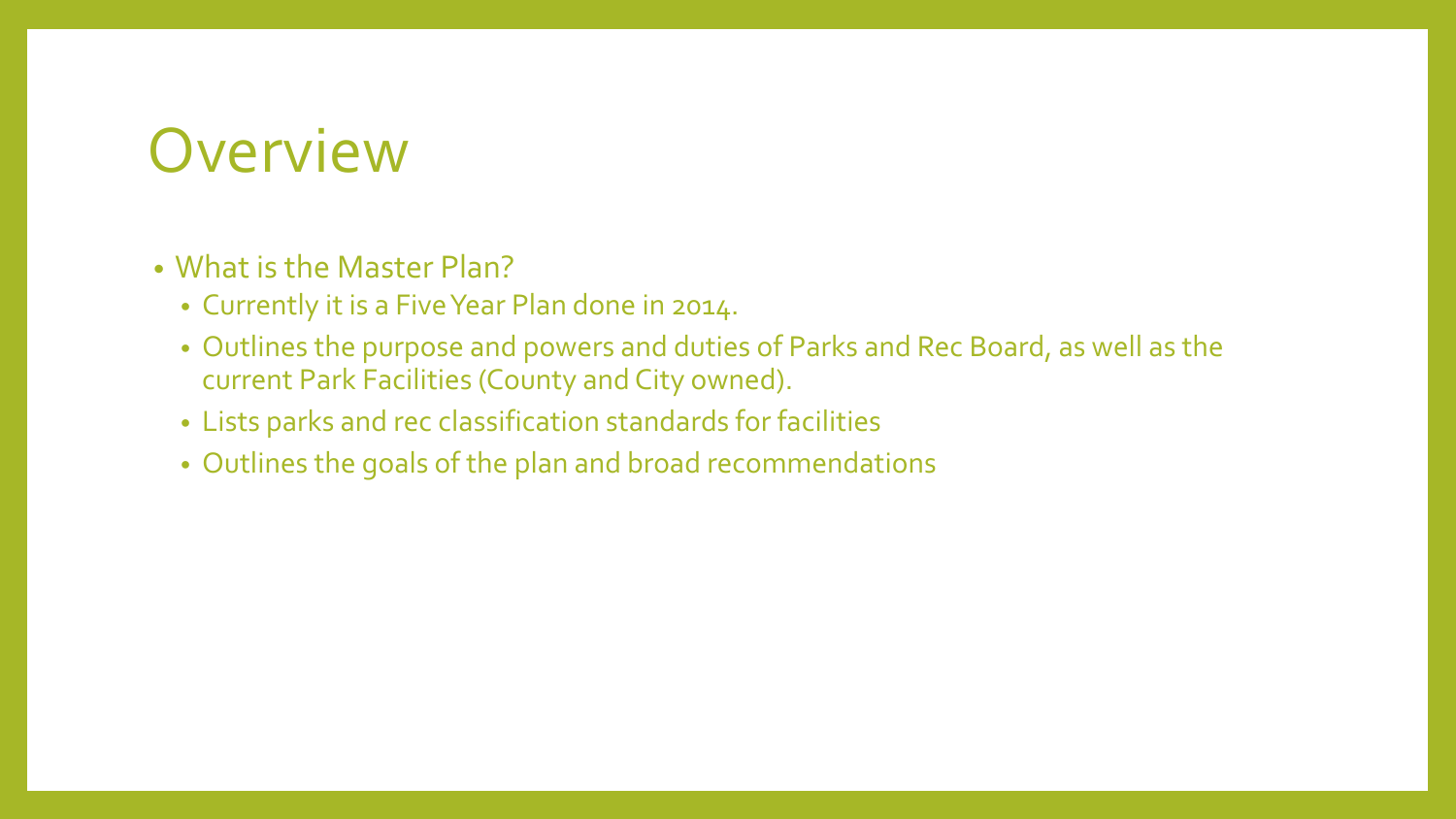# Timeline

- October 2021 familiarize Board with current plan and identify Updates Needed; work on purpose statement
- November 2021 Staff to draft plan to include updated purpose, powers and duties, and park facilities and rec programs for Board to review (move meeting to Nov 30)
- December 2021 Draft survey and park classification determination
- January 2022 Review survey results and identify goals and needs and begin budget
- February 2022 Finalize budget proposal, refine goals and needs
- March 2022 Draft recommendations
- April 2022 Review full draft of plan
- May 2022 Finalize Plan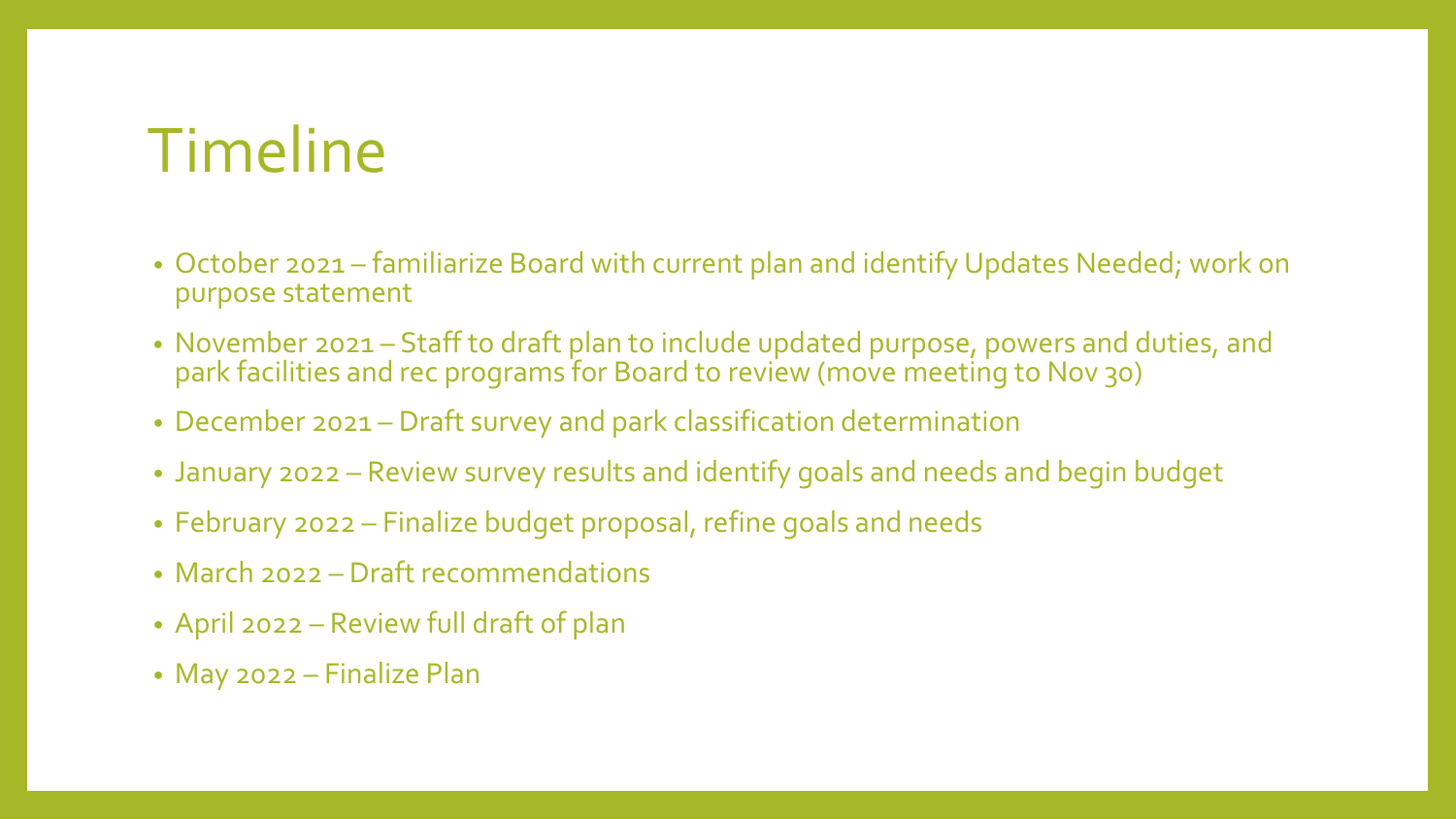## Updates Needed

- Minor updates like current Board and staff members
- Refine the purpose statement
- Verify powers and duties with the ordinance language
- Update all parks facilities with photos and add in current recreation programs
- Elaborate on how parks are used and classified
- Include survey information from February 2021 and create an additional survey more tailored to the Master Plan and measure improvement/progress in park facilities
- Update goals and recommendations to be more specific with timeline
- Update budget information and outline priorities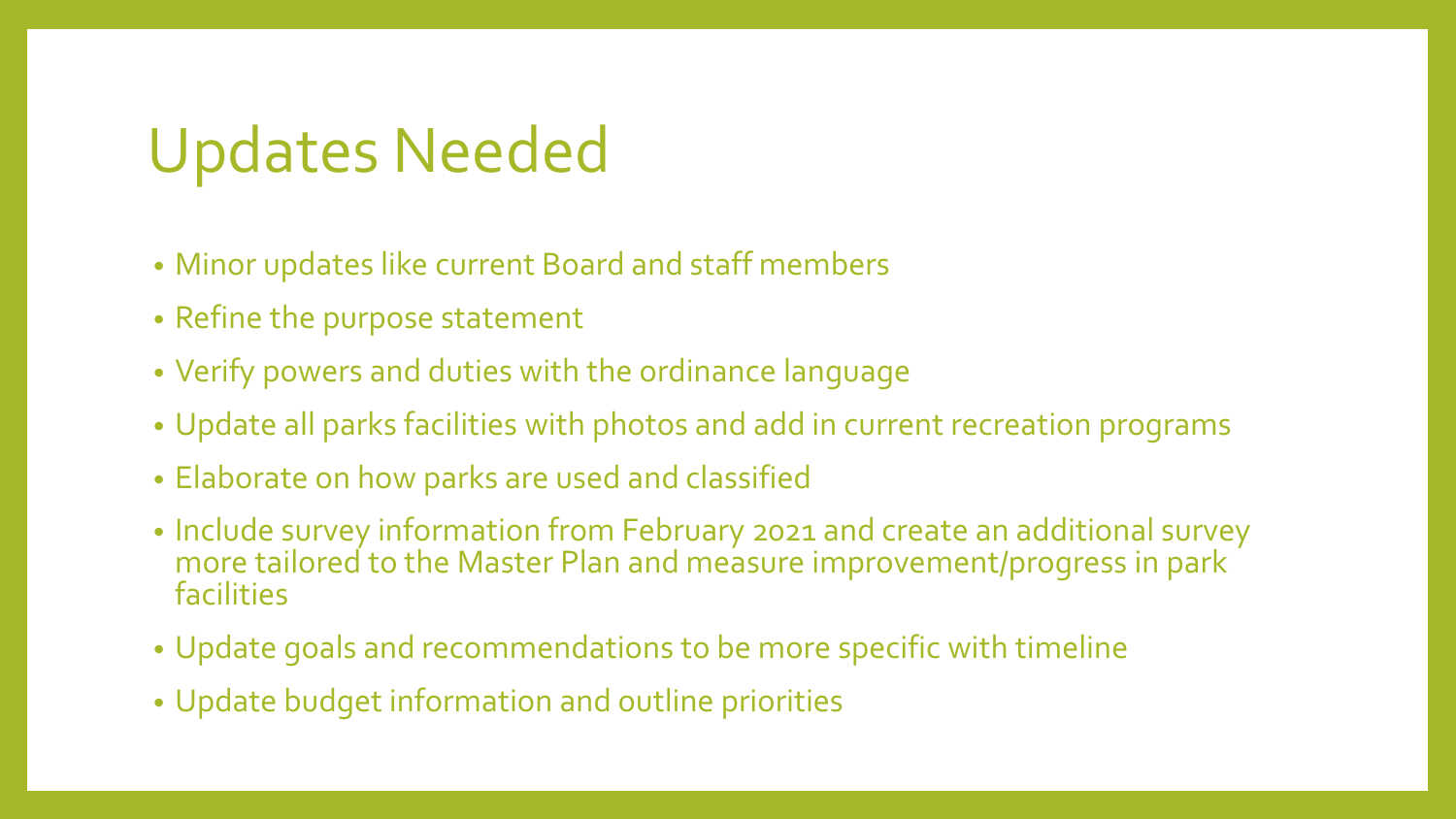### Current Purpose Statement

• The purpose of the Parks and Recreation Board is to provide children of all ages with safe, clean, well-maintained paces to play and exercise that meet the legal standards, to provide citizens of all walks of life with clean, well-maintained areas to exercise, relax, have community related activities, and to provide opportunities for walking by the water, passive water-based recreation opportunities, and to provide additional restrooms, picnic areas by the water.

TOO REDUNDANT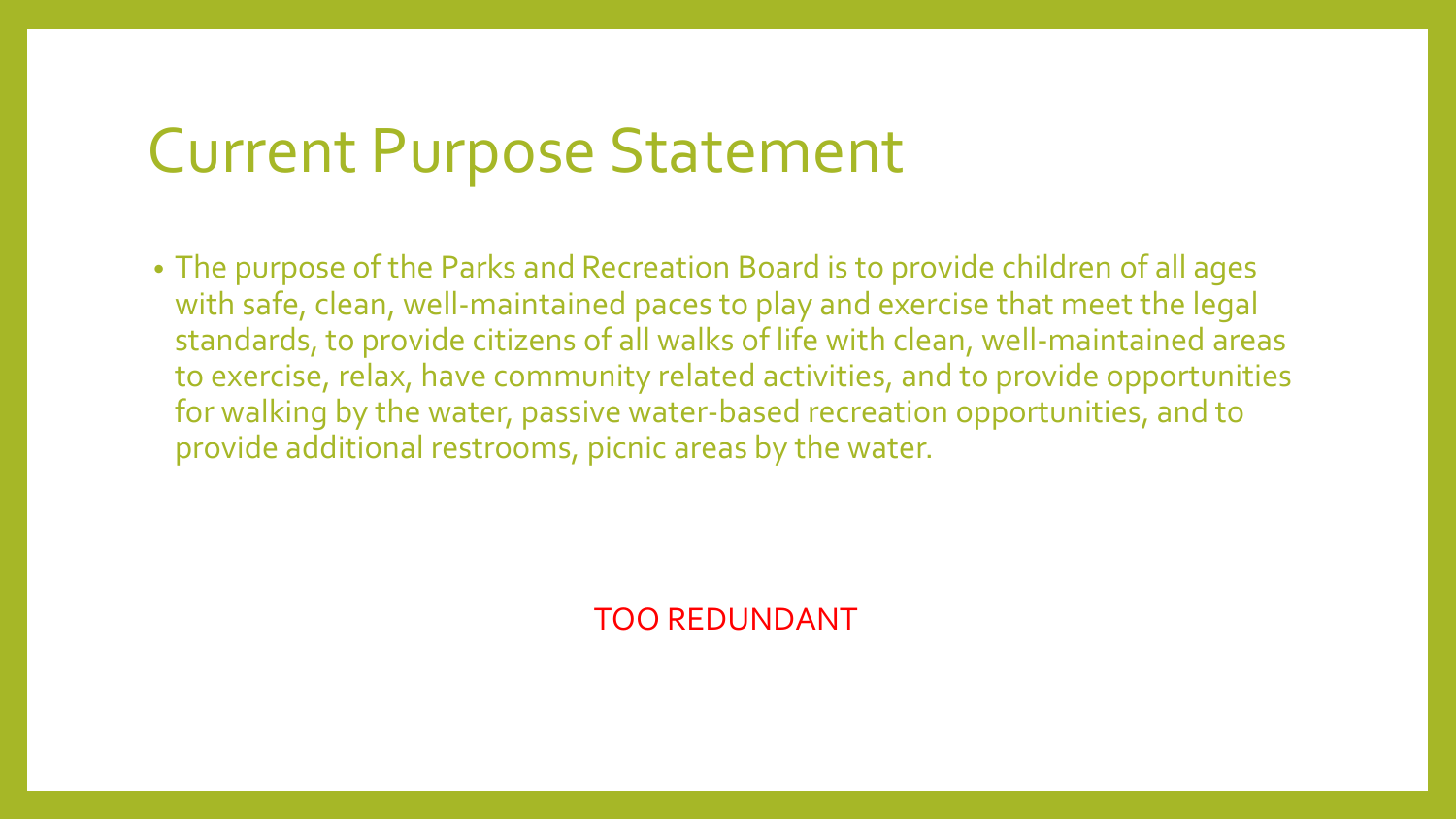### Purpose Statement from Ordinance

• The purpose of the Parks and Recreation Committee is to provide citizens of all ages with safe, clean, well-maintained places to play, exercise, relax, and engage in community-related activities.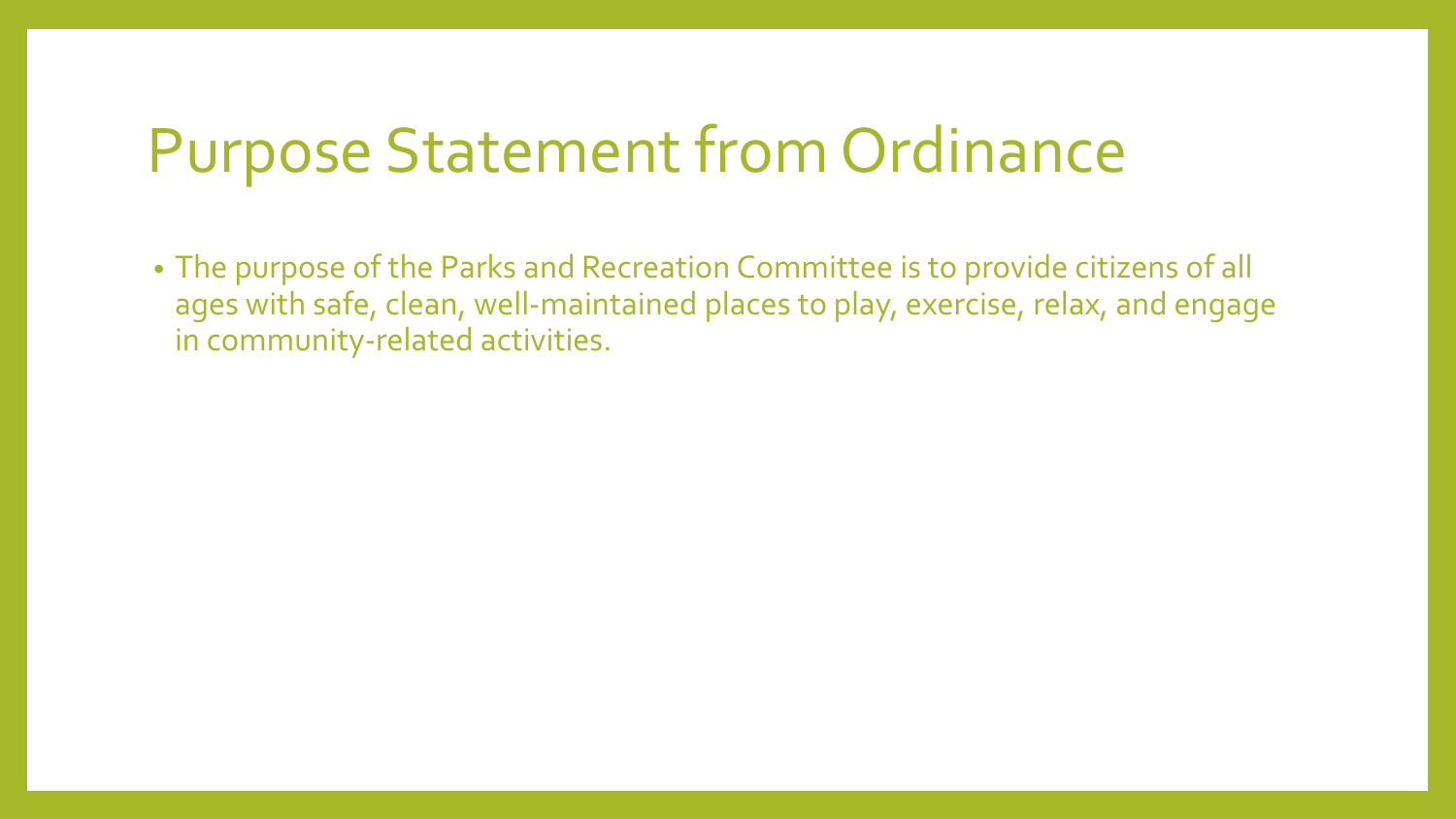**5/25/21 Meeting Updates in Bold Black 8/21 Updates in green 9/21 Updates in Red 10/26 Updates in Orange**

**Parks & Recreation Park Tour Tuesday, May 4, 2021**

#### **Attendees:**

**Kelly Travers, Amy Foxhall, Matthew Horton, Jennifer Kline, Vanessa Oltmann, David Parler Colleen Jolley**

#### **Wave Watch**

Little Library (John Oltmann will give pricing) Wave Watch themed Done **5/25-Motion to approve Mr. Oltmann to replace park themed little libraries/food pantry at Pirates Cove and Wave Watch at \$175 each was made by Ms. Foxhall, seconded by Mr. Horton, and carried unanimously. Ms. Vanessa Oltmann recused herself.**

Playground equipment – Weeble, wobble **Will send link for teeter totter options. Expense out of Eric's repair & maintenance budget. Will review at 10/26 meeting.**

Pressure wash swings and adjust roping **Done**

Pressure wash fences, bathroom, play equipment **Done**

The bottom stringers of the play tower needs repaired or adjusted. Bottom step needs replacing. Repaint large steps and side railing. The 4th board on right side of handrail is bowed. **Done.**

All trees need trimming, significantly above bathroom. Done

The surfboard with the beach scene needs to be taken down and redone **Done**

Swing set on left is loose **Done**

Replace chalk **Done**

#### **Shadow Race**

**5/25-Dr. Houghton reported Ms. Kline and Ms. Oltmann will be working on a drawing, plant list, and drip line plan by June 22 with purchases to be made by June 30 and that Mr. Lutz approved the plan for purchases, plantings, and maintenance. Ms. Jolley informed the Board and Dr. Houghton of the need to spend from reserve fund for these expenses and the deadline for purchases. Plant list is complete, working out pick up an installation date with Dr. Houghton.** 

#### **Phase 1 & Phase 2 are complete.**

Native plant suggestions: Cherokee Jasmine Climbing Asters Dwarf Hollies at the front Milkweed Yuka plants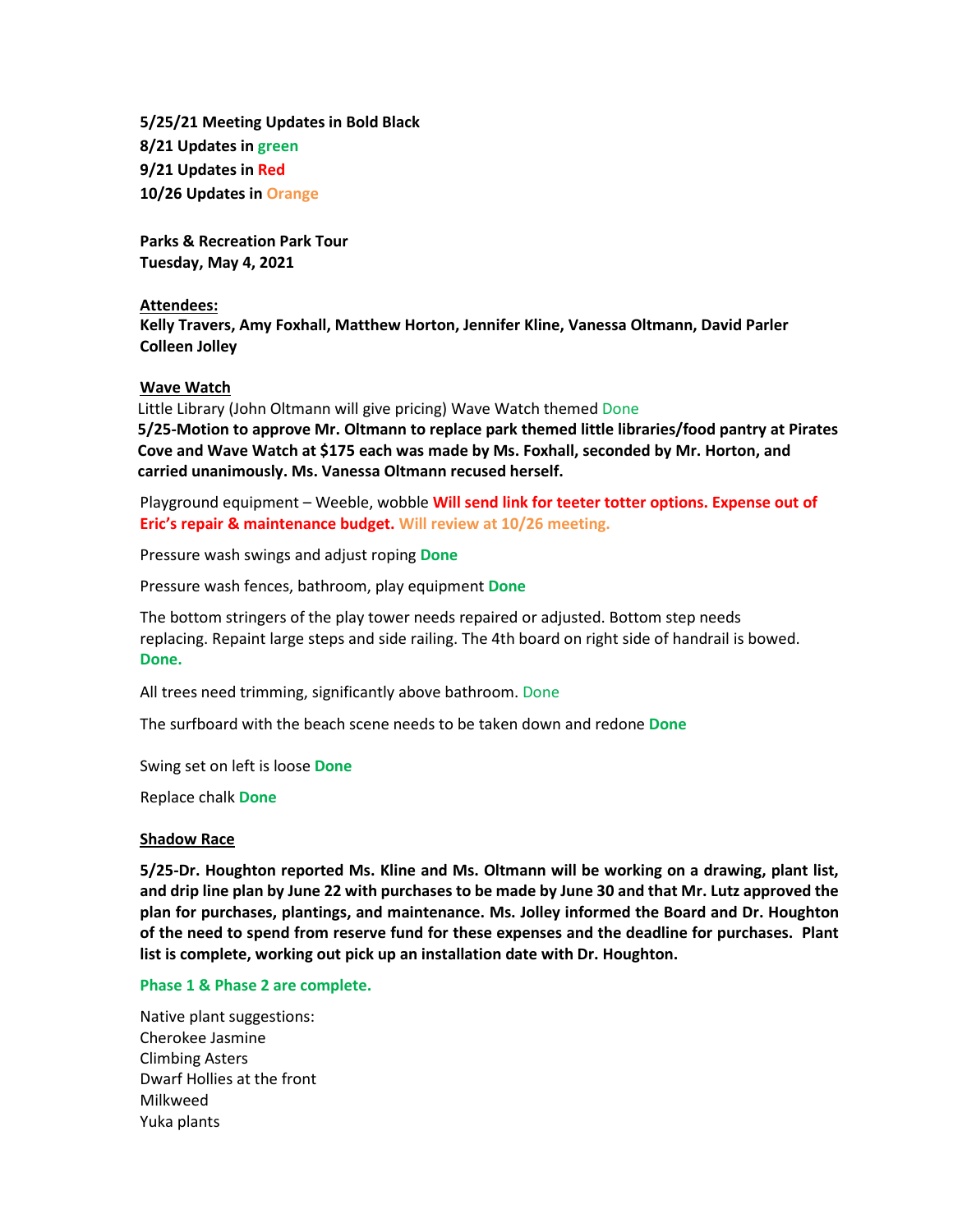Flowering aster on back posts. Butterfly garden in sunny area to the left of pergola Treatment of anthills and poison ivy **Done** Maintain path-no weeds/grass **Done** Signage for native plants and insect/critter boxes **5/25-Wait** Historical sign for Civil War Bunker **5/25-Wait** Do we need a maintenance team of volunteers or paid? **5/25-Public Works crew to be trained** Add mutt mitt station **Done** Pergola needs floor. Delineate border. **5/25-Clarified to box in a floor with gravel or something similar- Still need guidance/direction/concept/sketch/ measurements etc. We can meet Comm Coordinator or P&R board member onsite for guidance if need be. Wait.**

### **River Park**

Bathrooms need a good cleaning **Done**

Clean brush/trees around marsh line and dock entrance to open view **Mayorsaid no.**

Motion to ask the City to clean and lay pine straw around the pavilion's perimeter was made by Mr. Parler, seconded by Ms. Foxhall, and carried unanimously. **Done**

**5/25-The Board agreed to use mulch around the pavilion if identical to existing mulch. The Board requests a meeting with Eric & staff to review Folly River Park weed issue and mulch area around pavilion. Ms. Jolley will coordinate a meeting with Ms. Travers, Mr. Parler, and staff.**

Remove grass/weeds growing through mulch and maintain Done

**5/25-The Board agreed to use mulch around the pavilion if identical to existing mulch. The Board requests a meeting with Eric & staff to review Folly River Park weed issue and mulch area around pavilion. Ms. Jolley will coordinate a meeting with Ms. Travers, Mr. Parler, and staff.**

**8/21 Meeting- Request to permanently remove grass in mulch/pine straw (preferably without chemicals) is in progress with additional mulch to be installed. Request to repaint pavilion is in progress. Painting is complete and Mulch is due to go in this week.**

#### **Pirates Cove**

Replace fiberglass on basketball hoops (rusting) **Waiting on painter. No change.**

**5/25-Motion to replace the rusting metal backboards on basketball hoops with fiberglass backboards when able was made by Mr. Parler, seconded by Ms. Foxhall, and carried unanimously.**

Trim bushes growing through court fencing (mostly Hudson) **Done** 

Trim tape off yellow rope on playground equipment **Done**

Repaint dolphin & seahorse rockers **Waiting on painter. No change.**

Remove grass/weeds growing through mulch and **maintain Done**

Replace pirate sign near mural **5/25-Ms. Jolley reported the cost is approximately \$300. Done.** Pressure wash/repaint ship **Done**

Pressure wash fence **Done**

Bathroom doors rusting **Project completed.**